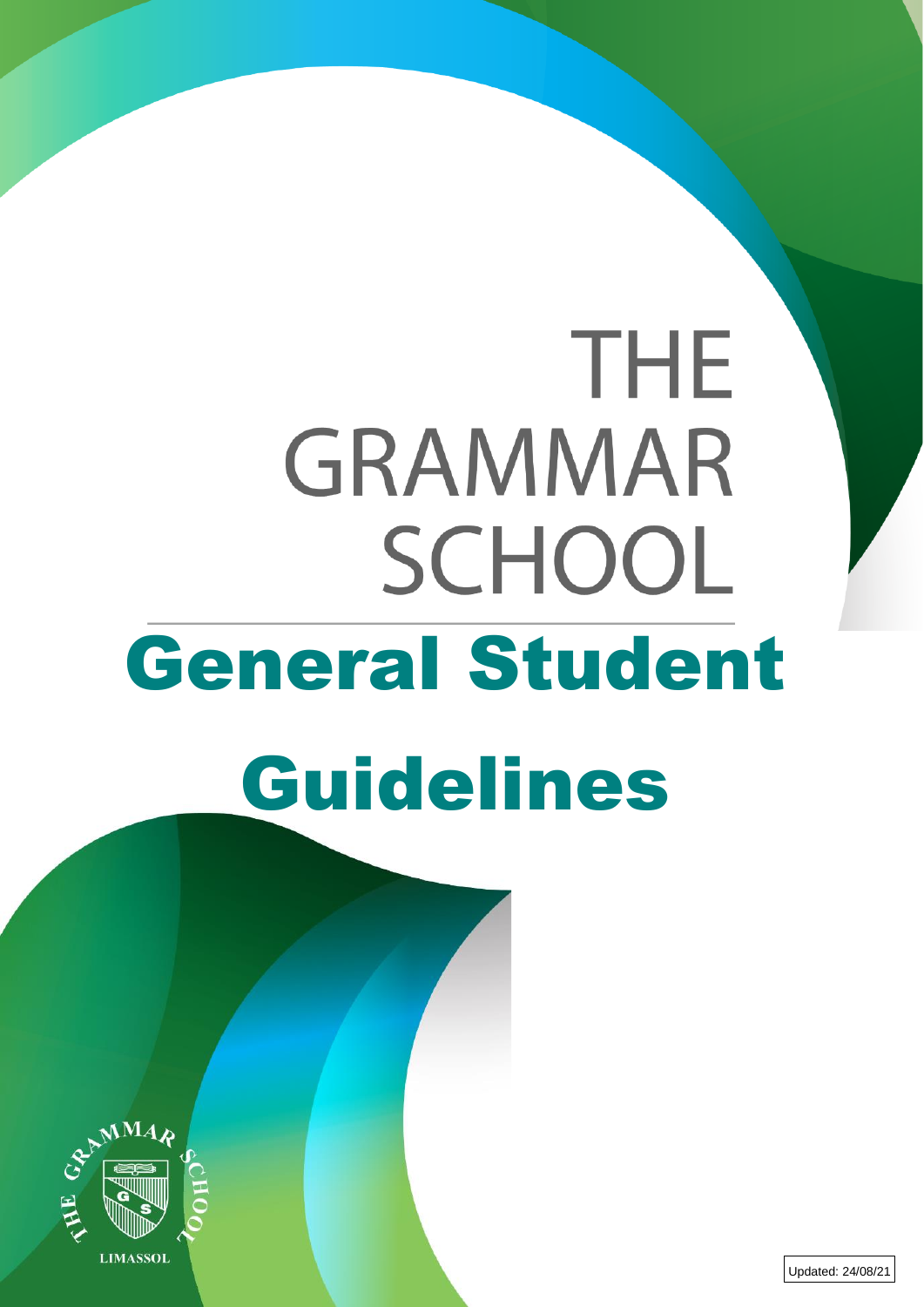## **GENERAL GUIDELINES**

What follows is a guideline of expectations, regulations and responsibilities of every student. This guideline is to be read by all students. No excuses will be accepted if a student claims that he or she did not know of the rules enforced.

The administration and the staff of THE GRAMMAR SCHOOL feel that it has become necessary to enforce these principles so that the school functions efficiently, and within a responsible environment for everyone.

Therefore, as a student of THE GRAMMAR SCHOOL your very first responsibility begins with the reading, understanding and the compliance with these principles.

These guidelines complement the official student handbook which is available on request and is given to all new students.

### **SCHOOL VISION & MISSION**

# **VISION**

To develop learners who grow as valuable, responsible and contributing members of society.

# **MISSION**

To maintain and further improve our leading position in developing successful learners who aim high and achieve to the best of their abilities.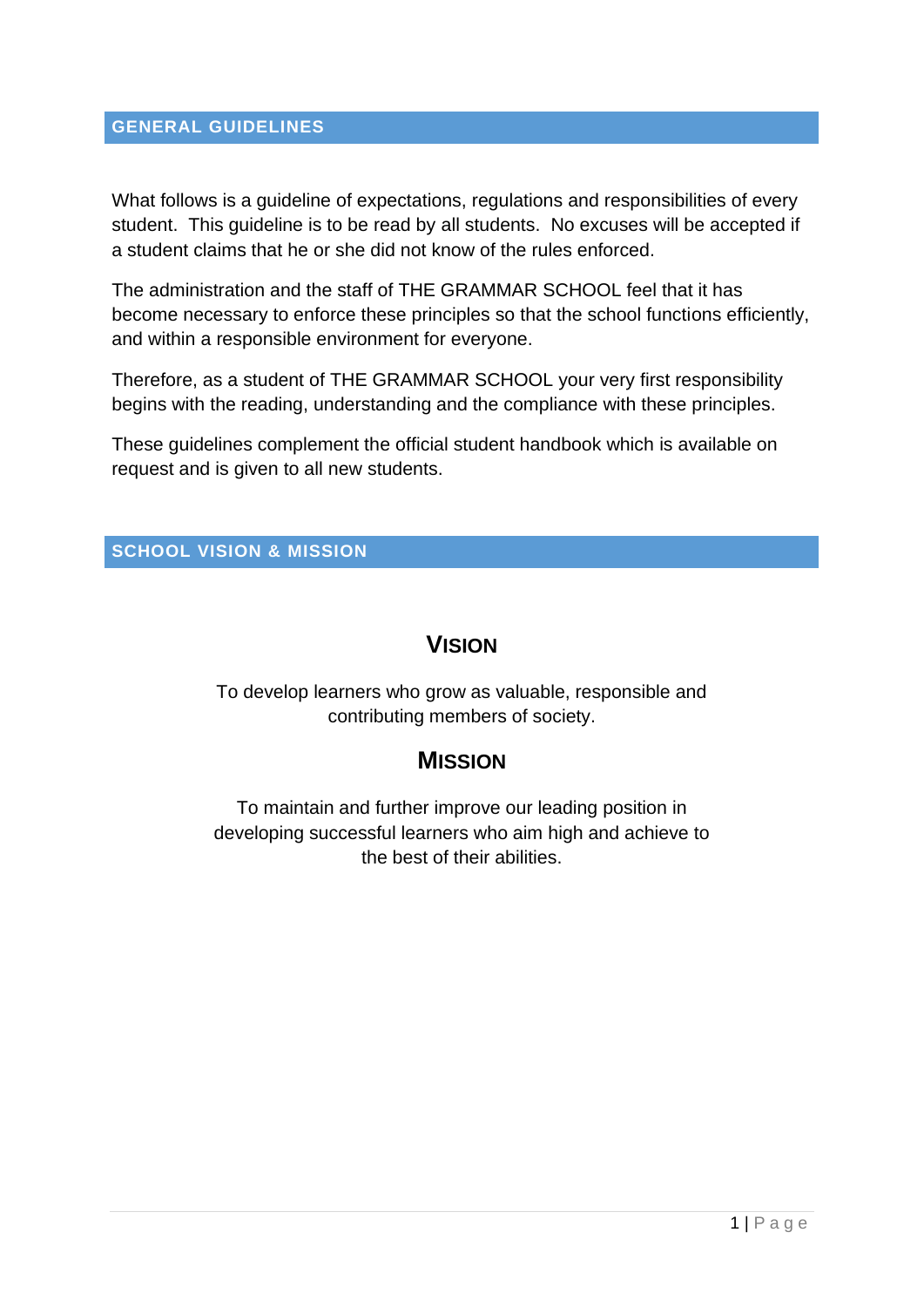# STUDENT RIGHTS AND RESPONSIBILITIES

Students have the right to free expression provided it does not impinge on the rights of others and it is expressed in a civilised manner. The right to free expression must not in any way condone or encourage violence and discrimination of others.

The use of mobile phones and/or any electronic equipment with a camera (including smart watches) by students of classes 1 to 3 is strictly prohibited. If they need to make a phone call they may do so from the school office.

**Personal belongings must not be left unattended**. The school **cannot** be responsible for any cost arising from the damage, loss or theft of personal items on the school grounds.

The school provides lockers for students in class 1. **Students who bring computers, tablets or smartphones to school do so entirely at their own risk.**

- Students are expected to attend school as per the school timetable.
- Students must come to school wearing the school uniform.
- Students participate in all school activities including school trips and church visits. Parents can inform the school if they object to a church visit.
- Every student has the right to inform/complain in writing to the school administration about any matter of concern. In cases where this refers to a member of staff, the matter will be investigated by the Senior Management Team.
- School staircases and the Gymnasium is strictly off limits during break time and free periods. Teacher parking areas are strictly off limits at all times.

Students will not, without good reason, be subjected to an intrusion of their privacy, including online activity, mobile phones and personal belongings. However, where the health and safety of the individual or other students is at stake, two teaching staff of the same gender will inspect the personal belongings and carry out a physical examination for prohibited and dangerous items.

#### SCHOOL DAY– SCHOOL YEAR – SCHOOL CALENDAR

School day starts at 8.00am. There are eight teaching periods.

After school, students have the opportunity to take part in a wide variety of clubs and activities. The library is also open with staff on hand to support with home learning or further study – Support Hour. The "Support Hour" offers any student the opportunity to get assistance from teachers for all subjects. This assistance can be on any questions a student may have with a lesson, or simply to provide help with their homework.

| <b>Period</b>      | <b>Period</b> | <b>Break</b>               | <b>Period</b> | <b>Period</b><br>4 | <b>Break</b> | <b>Period</b> | <b>Period</b>                                                                            | <b>Break</b> | <b>Period</b> | <b>Period</b>      |
|--------------------|---------------|----------------------------|---------------|--------------------|--------------|---------------|------------------------------------------------------------------------------------------|--------------|---------------|--------------------|
| $08.00 -$<br>08.40 | 09.20         | $08.40 - 09.20 -$<br>09.40 | 10.20         | 11.00              | 11.15        | 11.55         | $\vert$ 09.40 - $\vert$ 10.20 - $\vert$ 11.00 - 11.15 - 11.55 - 12.35 - 12.40 -<br>12.35 | 12.40        | 13.20         | $13.20 -$<br>14.00 |

\***14.00pm – 15:00 pm (support hour)**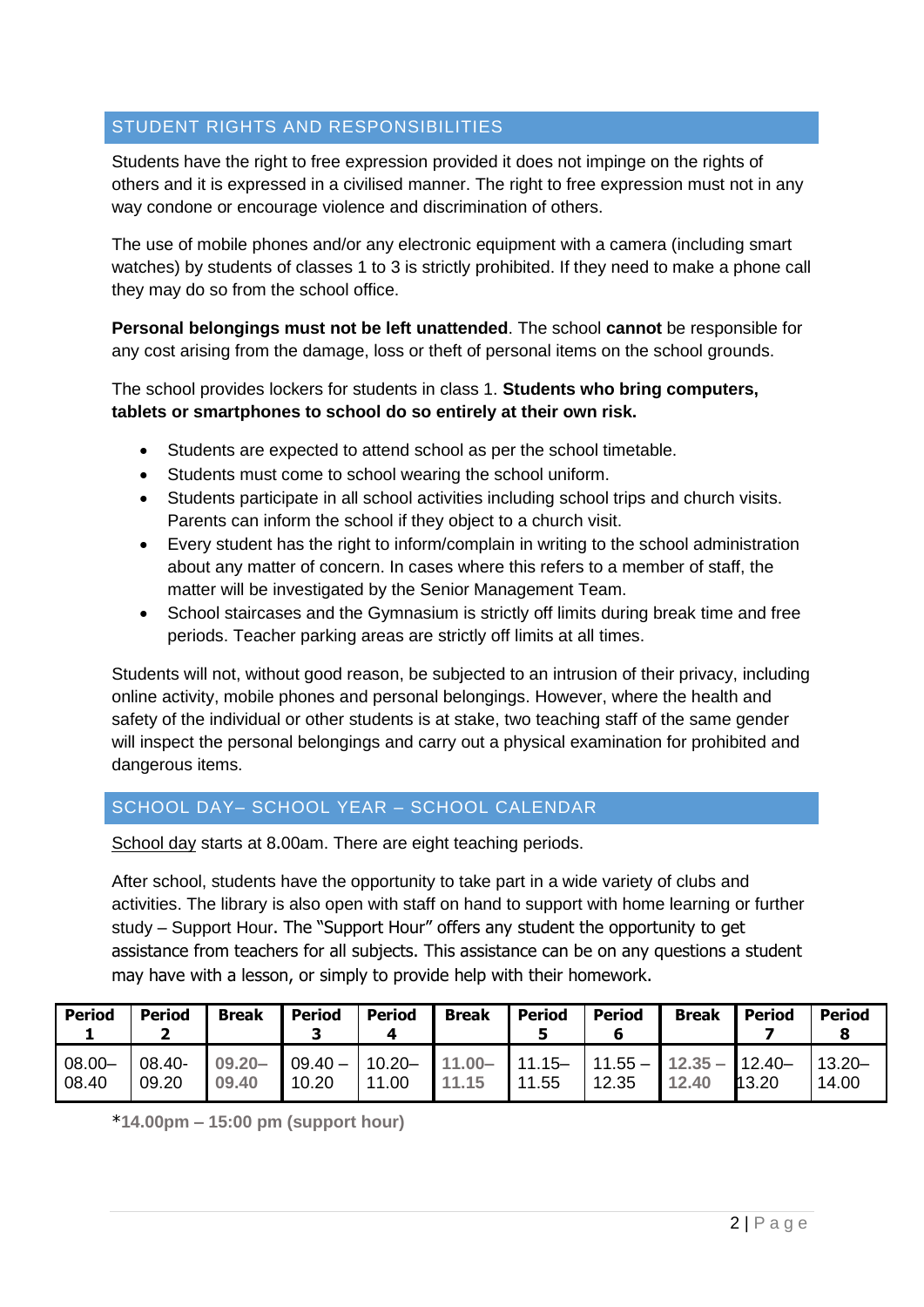The school year starts on the 1<sup>st</sup> September and ends on the 31<sup>st</sup> August. Academic activities start on the 1<sup>st</sup> September and end on the 30<sup>th</sup> June. All republic of Cyprus holidays are observed.



A detailed school calendar, including all the school holidays and other activities is issued at the start of each academic year.

## ATTENDANCE AND PUNCTUALITY

School absences must be excused using the "Absence Form" which is available from the school office. Parents or guardians may also inform the school and provide justification regarding a student's absence either by phone or by email. Absence from school is divided into two categories, **justified** and **unjustified**.

Absences become justified when a legitimate reason for an absence is given. For example, if the family car broke down or when a doctor's note is brought within three days of returning to school. In cases where parents send absence notes to the school, the Headmaster will directly verify these notes by calling the home.

All absences must be justified by a doctor's or parents' notes given to the office within 3 days or returning to school. Absences through skipping classes are not justifiable and may result in the student being punished. Students with a total number of absences more than 135 periods may be considered as having failed the year and the Grammar School reserves the right to have the student repeat the year in compliance with the Laws of the Ministry of Education. If a student is absent in excess of seven times the number of periods per week in that particular subject, the School reserves the right to have the student re-examined in that subject in accordance with the Laws of the Ministry of Education.

In cases where students are absent, they are still responsible for any work assigned by the teacher. In a case where a student misses a test he/she must fill out a make-up test form, (available from the office) and present it to the office within one day of his/her return to School. The office will investigate the reason for the absence and can either grant or deny permission for a make-up test. If permission is denied the student will automatically receive 10% for that test. Where permission is granted the form must be submitted to the teacher who will give the student a make-up test within five days of returning to the School.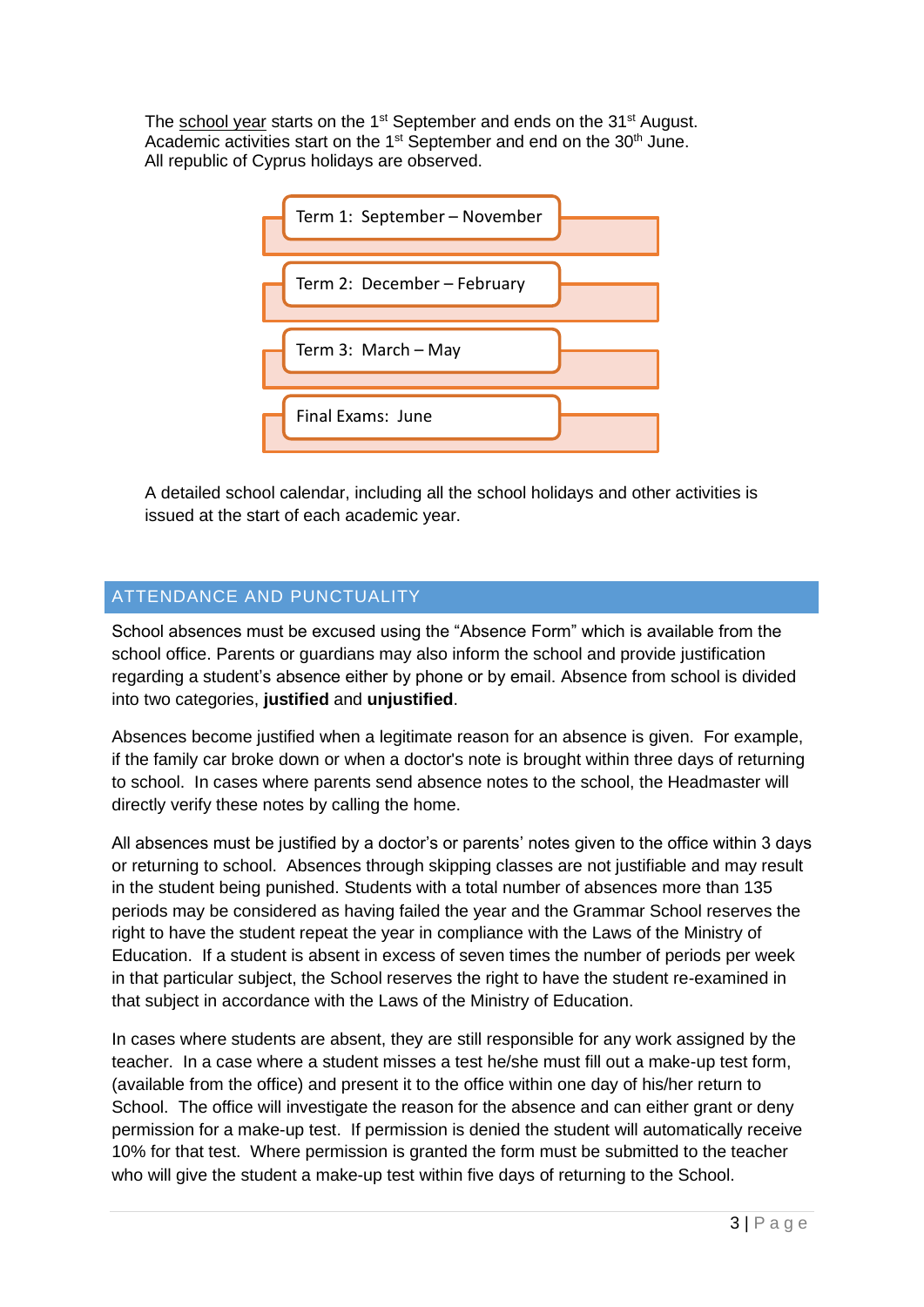Any student who was legitimately absent for more than two days has the responsibility to contact their subject teachers to ensure that they catch up on the material covered.

#### **PUNCTUALITY**

Part of the students' responsibilities is being punctual in arriving to school in the morning and when changing classes during the day. All pupils are expected to attend school punctually each day. The names of pupils who arrive late are recorded in the daily attendance record.

In the morning, students are expected to arrive at school at least five minutes before 8.00 am, unless they have a free for Period 1. **Students arriving late to school must pass by the office to sign-in**.

During school hours students should walk directly to their next class and should not waste time talking to others or wandering off to the canteen.

If **students are more than five minutes late in attending a class**, the teacher will mark them late and may also **refuse to allow them** in class.

### UNIFORM AND APPEARANCE

THE GRAMMAR SCHOOL believes that basic discipline begins with the wearing of the school uniform and with the student's appearance.

The school uniform is to be worn during school hours, regardless if a student has a free period or not. When a student is in school, not only should the uniform be worn properly and completely, but also in a tidy fashion. This includes the following:

#### *BOYS*:

- White polo shirt with school emblem
- Khaki trousers
- Brown, black or white shoes/ trainers
- Forest green sweatshirt / hoodie
- PE kit (only during PE)

#### *GIRLS*:

- White polo shirt with school emblem or white blouse with school emblem
- Khaki knee length skirt or trousers
- Brown shoes, black or white shoes / trainers
- Forest green sweatshirt / hoodie
- Cardigan (Optional)
- PE kit (only during PE)
- *Tights*: skin/neutral colour

All items of the uniform may be purchased at the school.

- Skirts are to be a conservative length and should not be rolled up.
- **Trainers / shoes must be plain – brown, black or white with no patterns or other colours**.
- Track-suits and PE kits are not part of the regular school uniform and should only be worn during PE. Also track-suits and PE kits should not be worn to and from school.

In the **winter time** the school sweatshirt/hoodie/cardigan is to be worn as the first part of the winter uniform. Polo shirts must always be worn underneath the sweatshirt or hoodie. In cases where the student still feels cold, a dark green anorak is available to be pre-ordered at the school.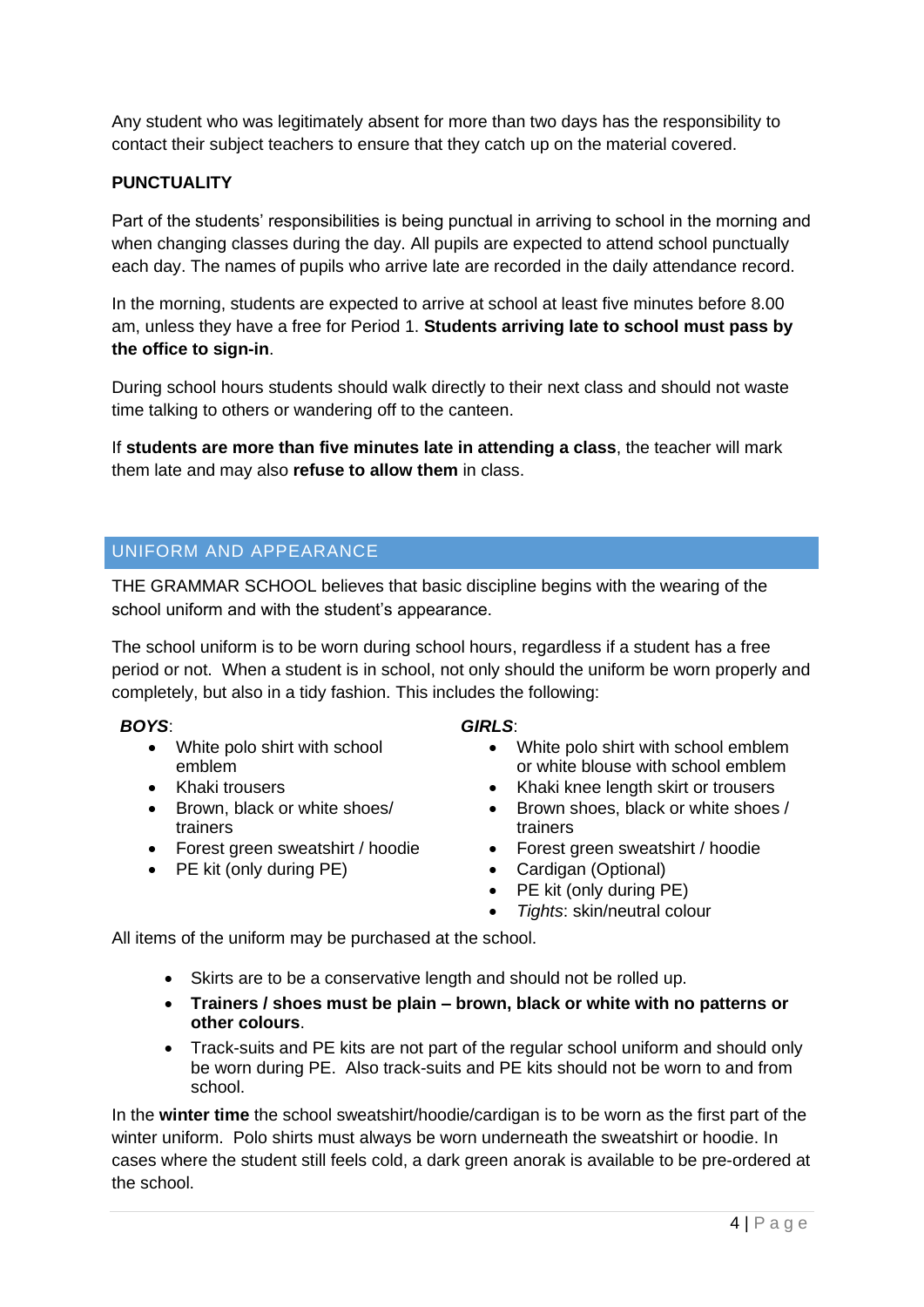The following clothing is **not** acceptable for school wear:

- Clothing or scarves which feature football colours or other slogans.
- Denim clothing of any colour (jeans or jackets).
- Sports / Training shoes of any other colour.
- Sandals.
- Short trousers.

**Students who attempt to wear these items to school will be sent home to change.**

#### **APPEARANCE**

**Your appearance is just as important as your school uniform.** It is a reflection of who you are and where you belong. Be proud of yourself and make the school, your family and friends proud by attending school in a respectful manner.

For school purposes this includes:

1. HAIR

Boys are to wear their hair in a **clean**, **short and tidy** fashion without extravagant designs or hair dyes. What is considered to be permissible will be both defined and clarified by the Heads of Year on a regular basis. Students consistently in violation of this rule may be **forbidden to attend school until their hair style is deemed acceptable**.

Boys are also expected to be clean shaven daily and their side-burns should be only half an ear's length. Girls' hair should be kept clean and tidy. No extravagant hair dyes or styles are permitted.

2. JEWELLERY

Boys are permitted to wear a minimum of jewellery which includes a watch, ring, bracelet or chain around the neck provided it is kept inside the shirt. Earrings are **not** permitted.

Girls are permitted a minimum of jewellery which includes a watch, a ring, bracelet and a chain which should be worn inside the blouse. One pair of earrings is permitted only. Any excessive jewellery will be confiscated.

3. MAKE-UP

Girls are not permitted to come to school with any form of make-up or brightly coloured nail polish.

#### 4. End of the day procedure

Students are not permitted to change into plain clothes immediately after school and must wait until they reach home. Likewise, the school P.E. kit is not part of the regular school uniform and students must wear their proper uniform to and from school.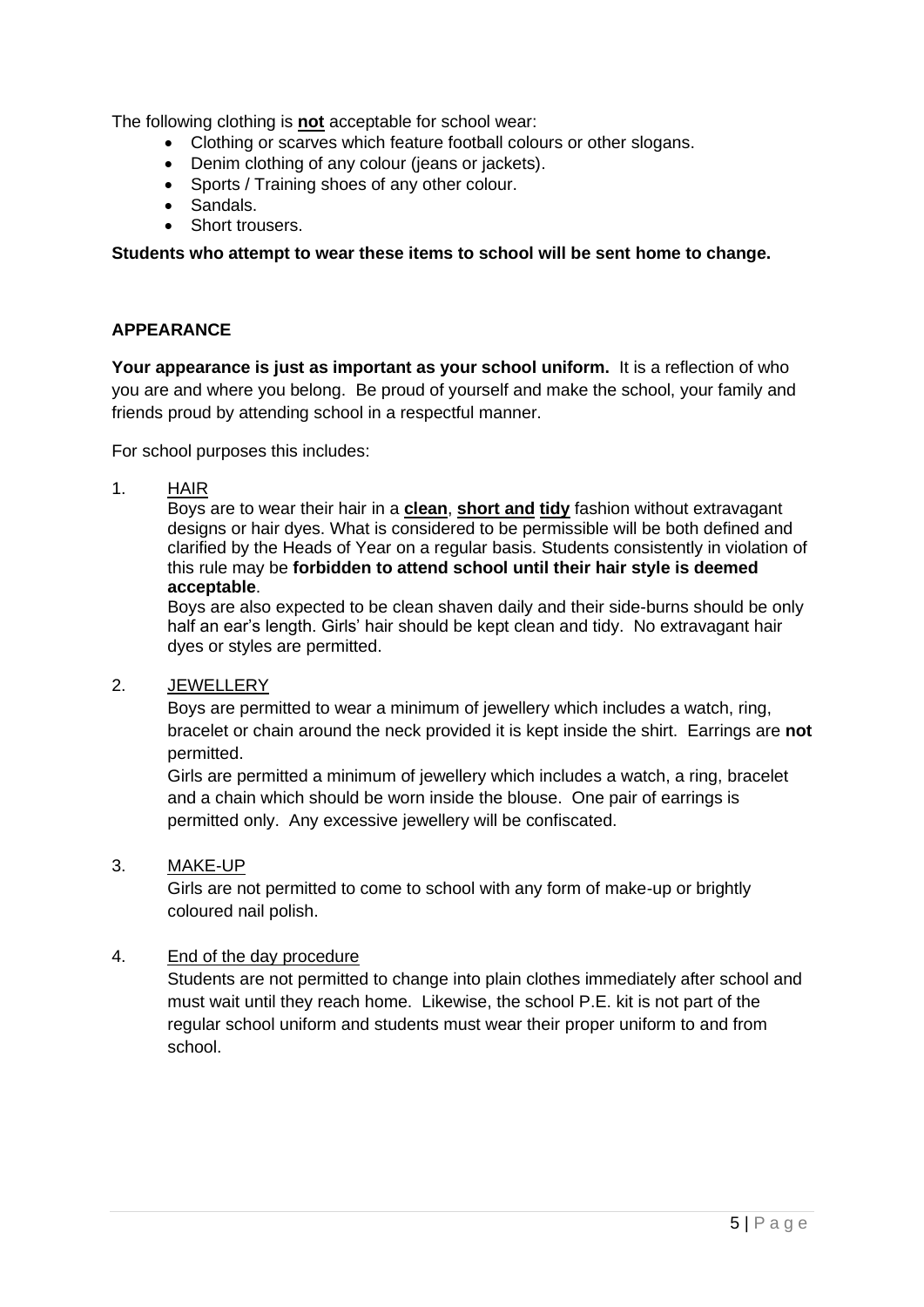#### BEHAVIOUR

The Grammar School is a vibrant and successful community and as such, we set high standards which we expect our students to maintain. Students are entitled to expect an atmosphere free from disruptive distractions to prevail and for conditions of safety and calm to exist everywhere in the school.

During school hours students must conform to the strict code of behaviour when in or out of class. The rules regarding behaviour are as follows:

- Students must address all staff members regardless of age, gender or position by appropriate titles, (Sir, Mr, Mrs, and Miss) which is to be followed by their First names or Surnames.
- Students must not use offensive or foul language in class or in the school yard especially towards staff members, but also to other students.
- Students must not be disrespectful towards staff members. This includes talking back, raising their voices, body language, hand gestures or any other form of disrespectful behaviour.
- Whilst in class, students must show respect to their teachers and fellow students by sitting properly, refraining from speaking or calling out in class, arguing with classmates, fighting, sleeping or not paying attention.
- Students are not permitted to eat or drink in classrooms at any time. Chewing gum or sweets in class is not permitted.
- Students are requested to stay away from the office area unless official work needs to be conducted.
- Smoking is not permitted in or around the school premises, during school hours, and on school trips. Smoking is also forbidden during or before and after external examinations.
- Classrooms, the court-yard and all other school grounds are to be kept clean and tidy. Students should refrain from throwing rubbish on the floor, writing on desks, chairs or walls, and marking any school property where damage may occur. Students will be held responsible for any untidiness or damages that may occur.
- Toilets must be kept tidy and clean at all times. Students should not throw paper or other objects on the floors, or unnecessary objects into the toilet bowls. Students must realize that clean and sanitary toilets and washrooms are to their own benefit and health.
- Students are not permitted to leave the school premises during school hours for whatever reason. Any non-school appointments (e.g. doctor visits) should be arranged after school hours. Where there are exceptional circumstances, permission must be obtained from the office before leaving school.
- Students coming to school by cars or motorcycles must have a driving licence and park in the designated areas west of the building and away from the main entrance of the school.
- Order must be kept around the canteen area during breaks and free periods. Chairs and tables should be returned to their appropriate places, otherwise privileges will be suspended. The canteen area must be kept clean and tidy and free of rubbish at all times.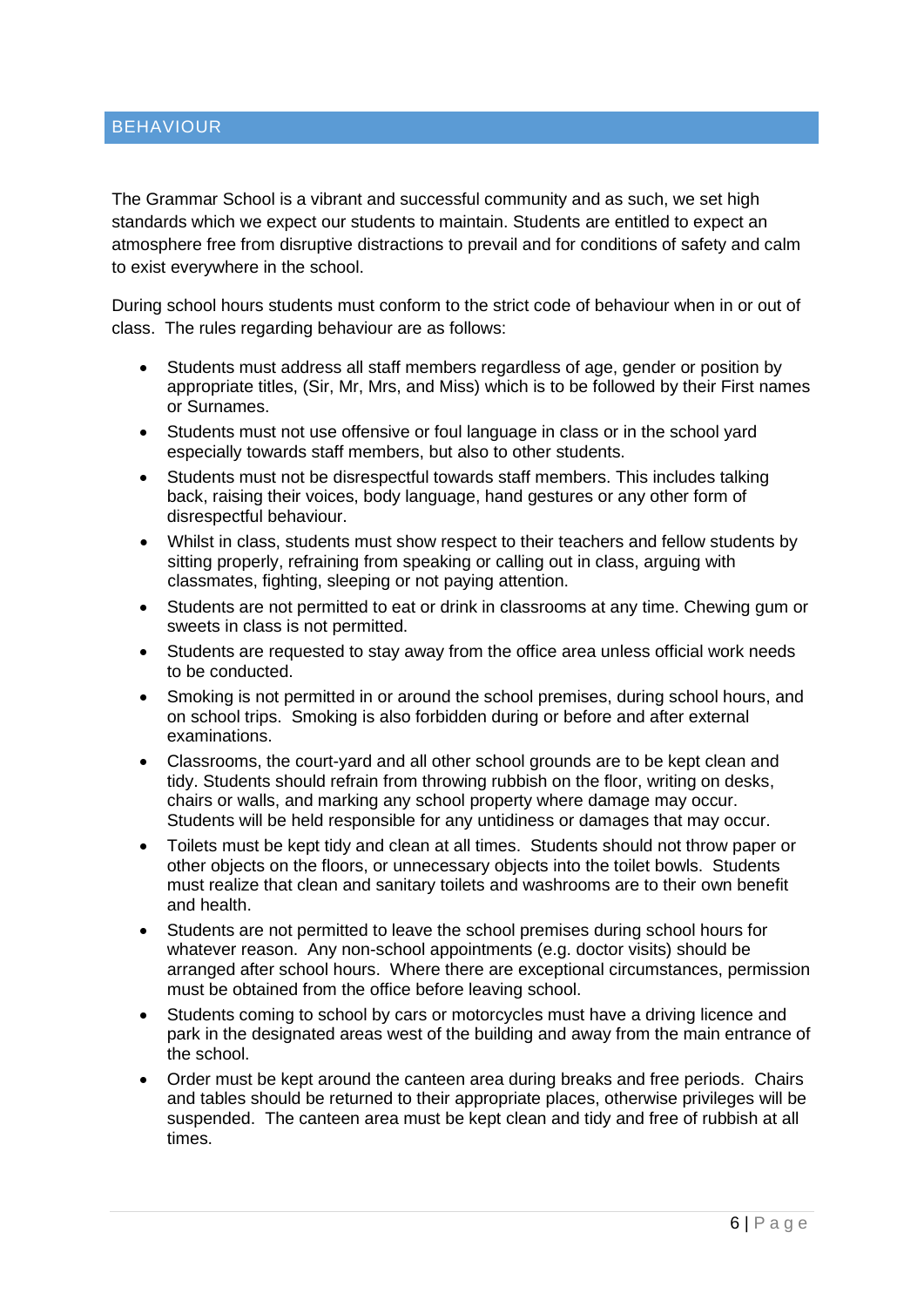For minor infractions such as uniform, appearance, lateness, rudeness, or class disturbances et al, students are spoken to and warned about their behaviour. If these infractions happen on a consistent basis the parents will be informed and students may receive an appropriate punishment.

## **DISCIPLINE**

Major and/or repeated violations of school rules will be noted on the "Student Progress Report" and will have an effect on their "Conduct".

*Major Violations***:** These are automatically referred to the Head of Year, and if necessary, the Headmaster/ Headmistress, which can lead to detentions, suspensions and even expulsion.

- Swearing at a staff member or classmate.
- Rudeness towards staff members.
- Fighting.
- Leaving school premises without permission.
- Cheating on tests, examinations, or homework and other assignments.
- Malicious damage to school or personal property of another.
- Theft of any sort.
- Repeated unjustified absences.
- Smoking, drinking or other indecent behaviour.
- Harassment of other students.
- Skipping lessons.

*Minor Violations*: These will be dealt with by the Form Teacher/ Head of Year on the spot. Punishments may include detention, cleaning school grounds, homework and assignments, and even suspensions for a day. Continuous minor violations will eventually be considered as major and will be referred to the Disciplinary Committee.

- Minor disputes between students.
- Class disturbances.
- Littering of premises.
- Uniform violations.
- Non-fulfilment of Academic obligations.
- Lateness.

Students that commit infringements in school will be subjected to appropriate disciplinary measures. The same applies if the infringement is outside school but during school time or outside school time but involves school property, staff or other students.

In cases where a student is punished by exclusion from school lessons, the parents or guardians are informed by the Head of Year as soon as possible.